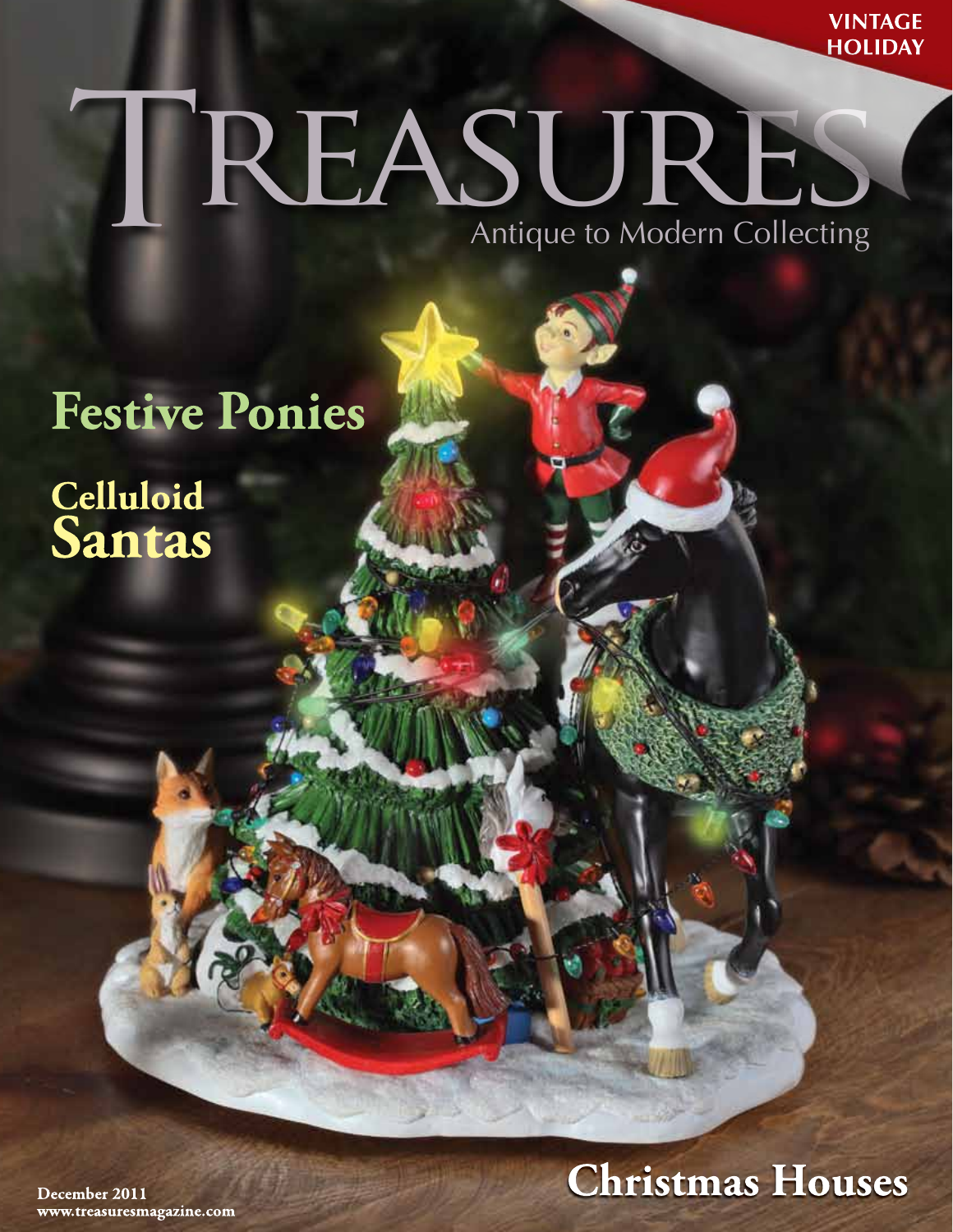## Saddle Up

Ride into the Artistic Frontier with The Trail of Painted Ponies

**CCN** The Trail of Painted<br>
Intervalse is the opportunity<br>
it gives us to discover artistically talented The Trail of Painted Ponies is the opportunity people in surprising places," says founder Rod Barker, who remembers the kick he got out of an unsuccessful effort made to involve a famous cowboy artist in painting a Pony. "'Sure,' he said, 'I'd be glad to.' So I delivered one of the life-sized fiberglass Ponies to his studio in the back of my pickup. A month later I called to check on the progress. A different-sounding person apologized and said he had racked his brain trying to come up with an idea but nothing had come to mind, and would I please come back and pick up the horse."

In contrast, he recalls Amber Sielesnew, a young nursing student from Indiana who was given a Paint Your Own Pony Kit as a gift from her mother and encouraged to try her hand at painting a Pony. She submitted her design to The



Trail, which featured several well-worn dollar bills wrapped around a rearing Pony, and it became the cleverly titled and just released figurine, "Buckskin."



ABOVE: Scandinavia has a rich artistic tradition featuring stunning patterns and brilliant colors woven into dazzling wool sweaters. This artistry dates back to the Vikings in the 9th century. "Mr. Winter" (6 inches high x 7 inches long) represents one of the premier Nordic folk arts, showcasing this unique style of knitting developed in these ancient, icy lands. Warm your heart with this classic winter wonder, srp \$45. www.TrailofPaintedPonies.com

From its inception in 2001 as a Santa Fe, New Mexico-based public art exhibition, The Trail of Painted Ponies has been guided by two beliefs.

First, that from prehistory to the present, in the United States and around the world, the horse has been a magnificent source of inspiration that has been interpreted and presented by artists with endless variety and invention, and that its power to inspire endures.

And secondly, that America's got talent. That across this great land there are thousands of unknown as well as

14 TREASURES DECEMBER 2011 DECEMBER 2011